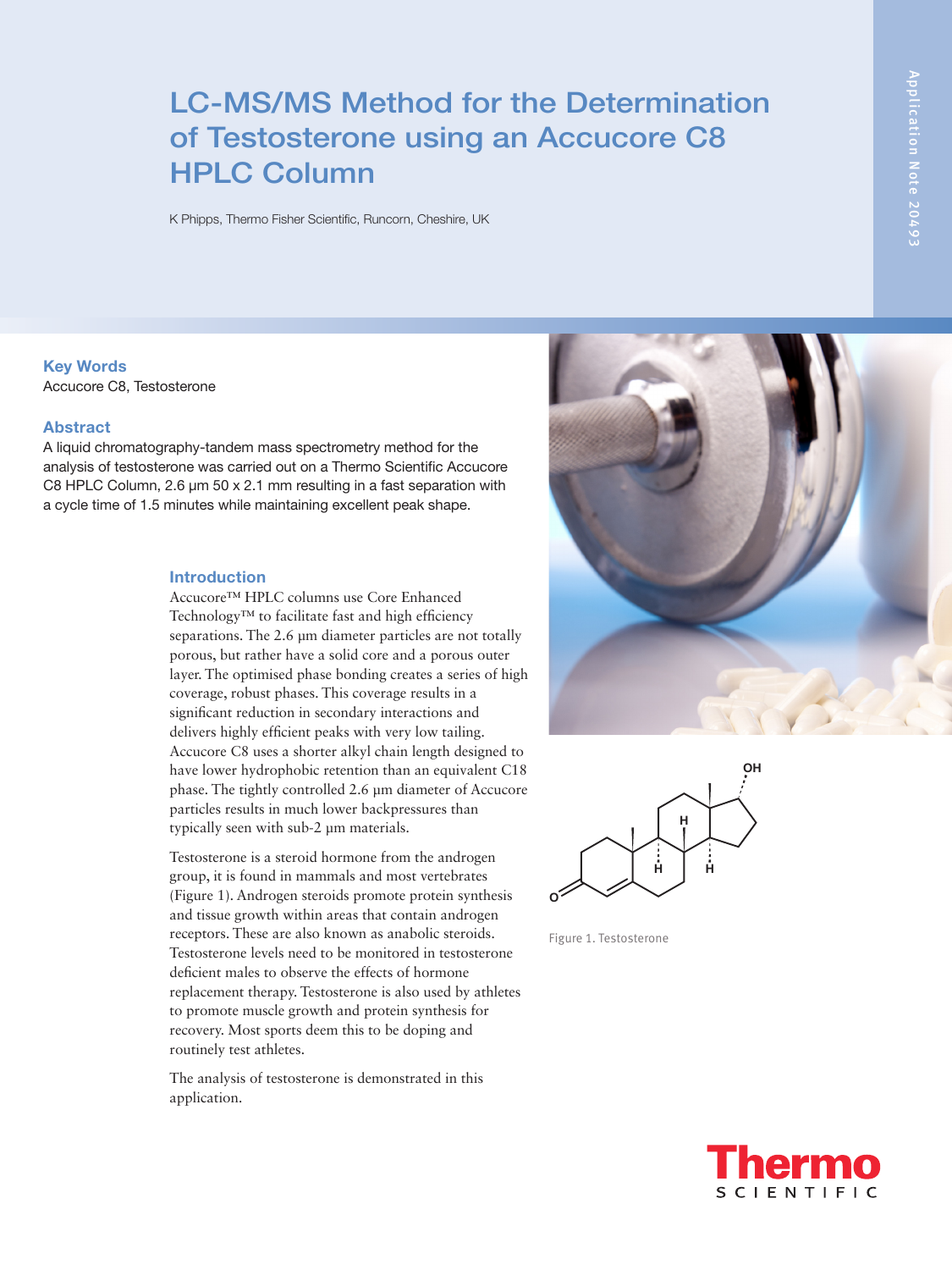# 2 Experimental Details

| <b>Consumables</b>                                                         | <b>Part Number</b> |
|----------------------------------------------------------------------------|--------------------|
| Fisher Scientific LCMS grade water                                         | W/011217           |
| Fisher Scientific LCMS grade methanol                                      | M/4062/17          |
| Fisher Scientific LCMS grade acetonitrile                                  | A/0626/17          |
| Fisher Scientific Analytical grade formic acid                             | F/1900/PB08        |
| NSC Mass Spec Certified 2 mL clear vial with blue bonded PTFE silicone cap | MSCERT4000-34W     |

| <b>Separation Conditions</b> |                                               | <b>Part Number</b> |
|------------------------------|-----------------------------------------------|--------------------|
| Instrumentation:             | Thermo Scientific Accela 600                  |                    |
| Column:                      | Accucore C8, 2.6 µm,<br>$50 \times 2.1$ mm    | 17226-052130       |
| Mobile phase A:              | water $+$ 0.1 % formic acid                   |                    |
| Mobile phase B:              | acetonitrile $+$ 0.1 % formic acid            |                    |
| Gradient:                    | 5 to 95 % B in 0.8 minutes                    |                    |
| Flow rate:                   | $1.5$ mL/min                                  |                    |
| Column temperature:          | 60 °C                                         |                    |
| Injection volume:            | $5 \mu L$                                     |                    |
| Injection wash solvent 1:    | 80:20 (v/v) water / acetonitrile              |                    |
| Injection wash solvent 2:    | 45:45:10 (v/v/v) IPA / acetonitrile / acetone |                    |

## MS Conditions

Instrumentation: Thermo Scientific TSQ Vantage

| <b>TSQ Vantage™ Conditions</b>    |             |  |
|-----------------------------------|-------------|--|
| <b>Ionization conditions</b>      | <b>HESI</b> |  |
| <b>Polarity</b>                   | Positive    |  |
| Spray voltage (V)                 | 4000        |  |
| Vaporizer temperature (°C)        | 425         |  |
| Sheath gas pressure (Arb)         | 60          |  |
| Aux gas pressure (Arb)            | 50          |  |
| Capillary temp (°C)               | 350         |  |
| <b>Collision pressure (mTorr)</b> | 1.5         |  |
| Scan time(s)                      | 0.02        |  |
| Q1 (FWHM)                         | 0.7         |  |
| Q3 (FWHM)                         | 0.7         |  |

| <b>Compound Transition Details</b> |                     |  |
|------------------------------------|---------------------|--|
| <b>Compound</b>                    | <b>Testosterone</b> |  |
| Parent (m/z)                       | 289.14              |  |
| Products (m/z)                     | 97.08, 109.06       |  |
| <b>Collision energy (V)</b>        | 20, 22              |  |
| S-lens (V)                         | 80                  |  |

## Data Processing

Software: Thermo Scientific LC QUAN